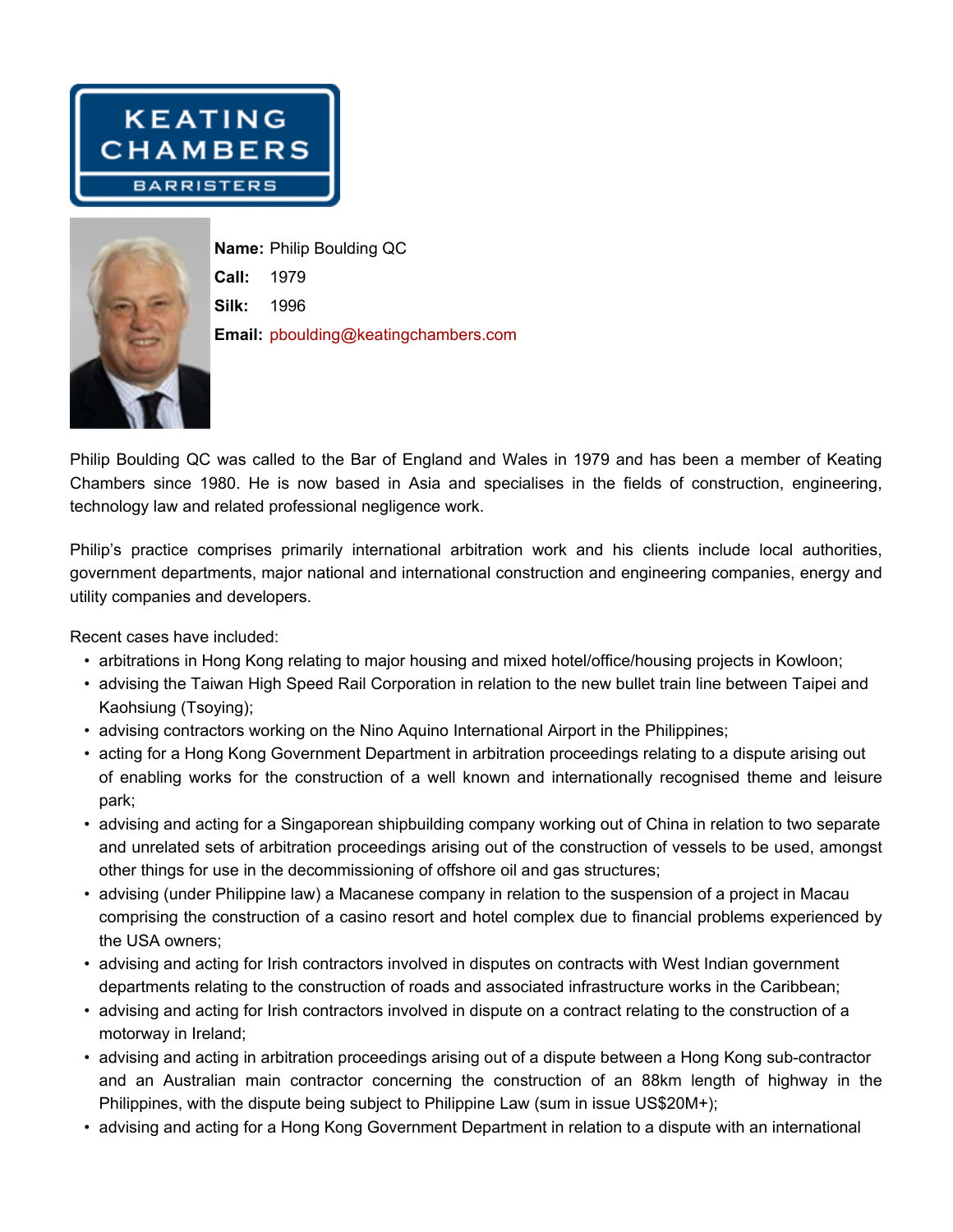**construction company; advising international contractor specialising in the design and installation of** signalling works in respect of a dispute with a Japanese corporation arising out of the construction of the **CKS International Airport Access MRT System, Taiwan;**

- **• acting for Hong Kong construction and engineering company in arbitral proceedings concerning a project for the Peoples' Liberation Army, Hong Kong;**
- acting for Australian mining company in relation to a dispute arising in connection with a mining contract for **exploitation of coal at the Khushuut Mine, Mongolia;**
- **• acting for South African consultancy company in an arbitration concerning the greenfield development of** iron deposits in the Republic of Guinea, Africa, involving the design and construction of mines and mining **infrastructure, approximately 655km of rail and port facilities; acting in arbitration for Japanese Joint Venture involved in the construction of a Maritime Self Defence Force Base in Djibouti, Africa for the Japanese Defence Force;**
- **• acting for a hotel management company involved in an arbitration concerning a dispute with a Chinese property development company relating to the construction of a hotel in Beijing, China (PRC law, dispute value approximately US\$18m); and**
- **• acting for a Hong Kong based contractor against the Hong Kong Government in arbitration proceedings arising out of the construction of a public recreational park in the New Territories.**
- He has also advised Australian contractors involved in a dispute over the construction of a cigarette factory **in the Philippines, Korean contractors in relation to a large engineering project in Singapore and an** International JV involved in a dispute arising out of the construction of a railway in Scandinavia, as well as **advising a commercial trading/investment organisation on the issues involved in gas emissions trading under the auspices of the Kyoto Protocol.**

# **Recommendations**

## **International Arbitration**

**"A very hard worker, who is very friendly, and an intelligently ferocious cross-examiner."** *Legal 500 2015*

## **Construction**

**"A commendably and intelligently ferocious cross-examiner."** *Legal 500 2015*

## **International Arbitration**

**"A hard-working, very responsive and extremely competent good team player," and a "first-rate, automatic choice for heavy-lifting mandates".**

## *Chambers and Partners Asia 2015*

## **International Arbitration**

"He is hard-working, responsive and a good team player"..."He is first rate, and an automatic choice for the **heavy lifting - he gets results".** 

## *Chambers and Partners 2015*

## **Construction**

**"Recommended for matters involving engineering or technology"** *Legal 500 2014*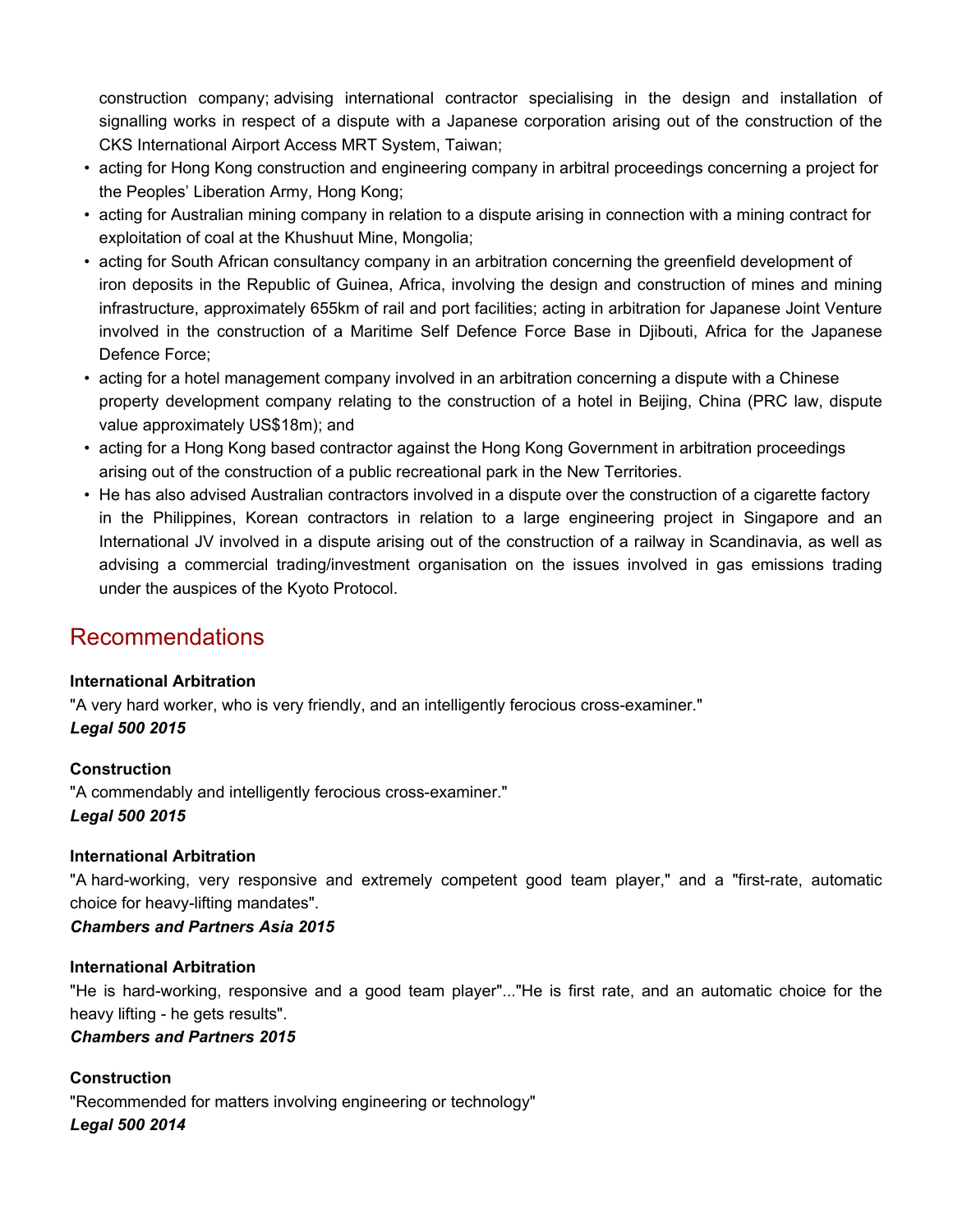## **International Arbitration**

**"He is extremely thorough and hardworking, leaving no stone unturned."** *Legal 500 2014*

## **Construction**

**"A precise, authoritative and robust advocate"..."Extremely hard-working and easy to deal with, he's not at all shy about rolling up his sleeves and getting into the hard slog."**  *Chambers and Partners 2014*

## **International Arbitration**

"He has a very quick take-up of complex factual matrices"..."He's excellent both in conference and when it **comes to written work."**

#### *Chambers and Partners 2014*

**Recommended as a leading Silk in Construction and International arbitration** *Legal 500 2013*

**Construction "Clever and cerebral"..."decades of experience."**

## **International Arbitration**

**"Particularly acclaimed for his expertise in Hong Kong-based disputes"..."adept at handling arbitration's seated in different jurisdictions."**

### *Chambers and Partners Asia 2013*

**International Arbitration "Considered a key name in Hong Kong."** *Chambers and Partners Asia 2012*

## **Construction**

"A strong name for large-scale instructions" "tough but sensible." "particularly well known for his work in the Far **East."**

## *Chambers and Partners 2012*

**International Arbitration "Clients love him"... "very practical and produces the best conference plans around."** *Legal 500, 2011*

**International Arbitration "Rock solid and hugely popular."** *Chambers and Partners Asia 2011*

## **Construction**

**"Exceedingly affable, helpful and bright"... "diplomatic manner and good, preventative advice."** 

## **International Arbitration**

**"A big international player with a great profile in Hong Kong and Asia in general."** *Chambers and Partners 2011*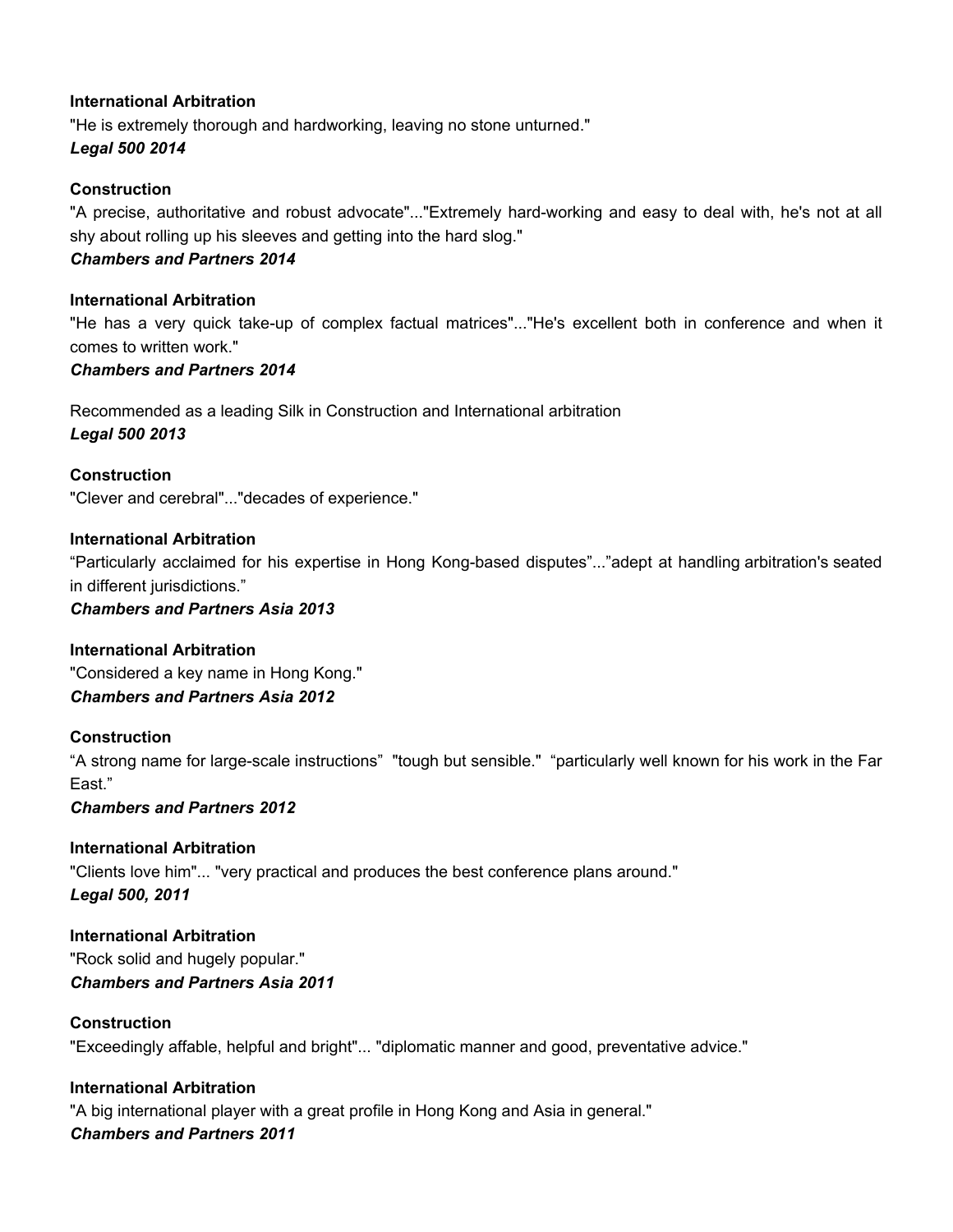#### **Construction**

**"Commended for his intellectual prowess"..."very robust both in his advice and in the courtroom."**

#### **International Arbitration**

**"Particularly popular with clients involved in international disputes due to his open and friendly approach."** *Chambers and Partners 2010*

#### **Construction**

**The intellectual abilities of Philip Boulding QC came in for high commendation."Boulding flexes his intellectual muscle on a regular basis in a wide array of complex international arbitrations."**

## *Chambers and Partners 2009*

#### **Construction**

**"A user-friendly and excellent barrister."**

#### **International Arbitration**

**A major heavyweight of the arbitral Construction Bar..."thorough, hard-working and fully prepared to roll up his sleeves."**

#### *Chambers and Partners 2008*

**"Excellent and user-friendly"** *Chambers and Partners Asia 2008*

**Lawyers instructing Philip Boulding QC should expect "no flimflammery" from this commercial and to-the-point silk. At the same time, clients avow that he "passes the triple-A test: approachable, affable and affordable."** *Chambers and Partners 2007*

**Philip Boulding QC has a tremendous following in Hong Kong where he now resides and runs his busy international practice from, although he spends much of his time appearing in building and civil engineering** disputes in Hong Kong. Recent 'high profile' instructions involved acting for the Hong Kong Airport Authority in a series of disputes arising from the design and construction of the roof of the Chek Lap Kok airport and for a **Hong Kong Government Department in relation to a dispute arising out of the construction of a renowned international theme and leisure park. Representation of an American Corporation in an arbitration relating to the construction of an automated fare collection system for the London Rail Network and for American contractors** involved a dispute arising out of work carried out to a North Sea oil and gas rig provide a couple of examples of **his equally superb domestic practice.**

## *Chambers and Partners*

**Recommended in the top 20 Construction Silks.**

**'Strong in intellect.'** *Legal 500*

# **Recent Work**

**Construction and Engineering**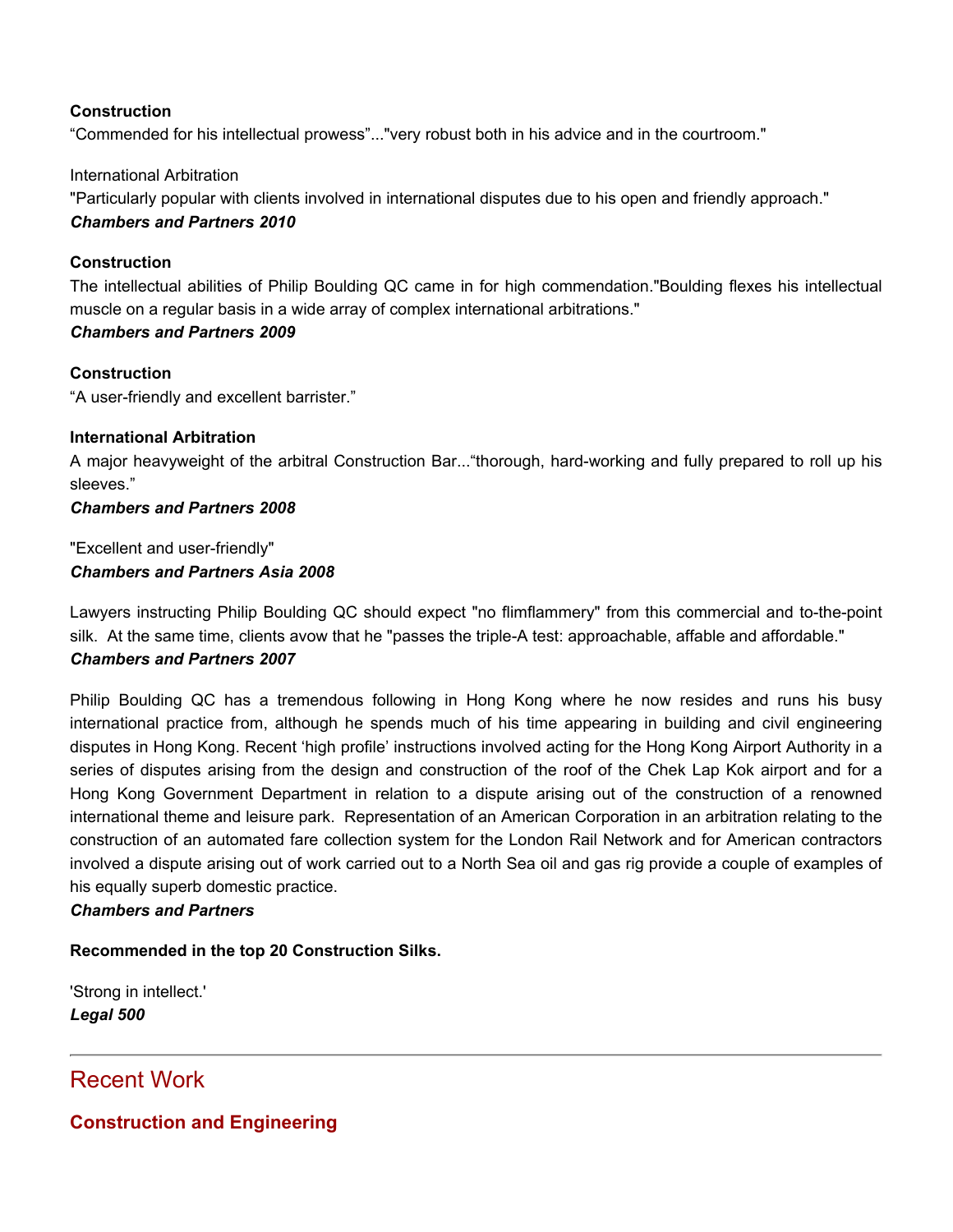- Acting for a Hong Kong based construction company in relation to a dispute with its JV partners concerning **the development of a casino/hotel complex in Macau (including references to the Independent Disputes Referee under the JV Agreement).**
- Advising contractors designing and constructing a motorway in Ireland in relation to a claim for unforeseen **archaeological conditions against employing a Government Department. Claim value £40m.**
- Acted for the Hong Kong Airport Authority on various substantial actions arising out of the construction of the **Chek Lap Kok International Airport in Hong Kong, as well as the associated MTR station.**
- Advised and acted in arbitration proceedings for a major international airline on disputes over a new hangar **for jumbo jets.**
- Acting for a major supermarket chain in a TCC action regarding the construction of a multi deck car park.
- Advised and acted for civil engineers in TCC proceedings regarding a fire at a cold storage unit.
- **• Acted for a subsidiary of a major international corporation on arbitration proceedings relating to the development of a landfill site in the Midlands and the escape of toxic substances therefrom.**
- **• Advising property developers in relation to loss and expense claims regarding a substantial residential development in the North West of England.**
- Acted for a multi national JV in arbitration proceedings relating to the construction of the Tsing Ma Bridge **suspension bridge in Hong Kong.**
- Advising and acting in arbitration proceedings for International JV in a dispute with the designers of the Kap **Shui Mun Bridge, Hong Kong.**
- Advising the Taiwan High Speed Rail Corporation in relation to the construction of and disputes relating to **the high speed 'bullet train' project in Taiwan linking Taipei and the south of the island.**
- **• Acted for a sub-contractor on disputes relating to the construction of RORO car ferries in Belfast.**
- Advising Australian contractors involved in a dispute arising out of the construction of a cigarette factory in **the Philippines.**
- Acting for an International JV involved in a dispute with a Scandinavian Government arising out of the **construction of a metro system.**
- Advising a UK rail company in relation to a subsidence claim against a mining company resulting in damage **to railway tracks, interrupted services and a large claim for repair costs and consequential losses.**
- Acting for Hong Kong steel supplier in a dispute with Macau casino owner arising out of the cancellation of **the steel supply contracts. Dispute subject to the Law of Macau. Seat of arbitration Macau.**
- Acting for a British/Japanese JV in a dispute with an Asian Government department arising out of the design **and construction of a bridge.**
- **• Acting for European contractors engaged by a Hong Kong corporation for two substantial diaphragm wall sub-contracts concerning the MTRC Express Rail Link.**
- Acting for Hong Kong curtain walling company on claims arising out of construction works at Hong Kong **University.**
- **• Acting for Hong Kong construction company on adjudication concerning the construction of service facilities at Chek Lap Kok airport, Hong Kong.**
- Acting for Hong Kong joint venture partners in relation to a dispute with the Airport Authority Hong Kong **concerning the construction of the Airport Skyplaza extension adjacent to Chek Lap Kok airport, Hong Kong.**
- Acting in arbitration for Japanese Joint Venture involved in the construction of a Maritime Self Defence **Force Base in Djibouti, Africa for the Japanese Defence Force.**
- **• Acting for Hong Kong construction and engineering company in arbitral proceedings concerning a project for the Peoples' Liberation Army, Hong Kong.**
- Acting for Hong Kong piling sub-contractor in relation to a project to construct a special school for the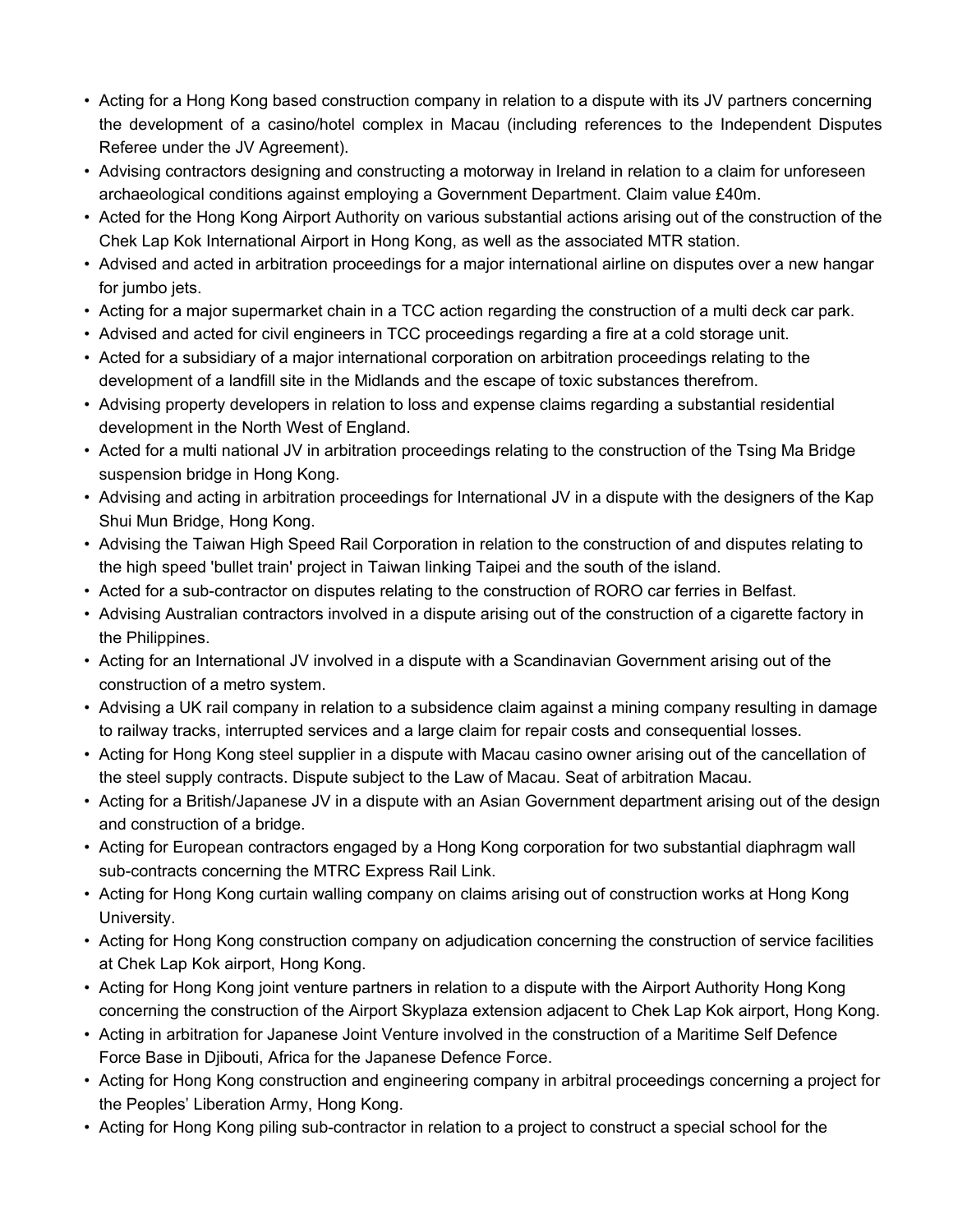**physically disabled in Area 16, Tuen Mun, Hong Kong**

- **• Acting for Hong Kong contractor involved in substantial dispute referred to adjudication) relating to a development at Chep Lap Kok airport, Hong Kong**
- **• Acting for a hotel management company involved in an arbitration concerning a dispute with a Chinese property development company relating to the construction of a hotel in Beijing, China (PRC law).**
- **• Energy**
- Acting for EC Bank in an adjudication in relation to a dispute concerning a nuclear energy facility in **Lithuania. Claim value E41m.**
- **• Acting for a major power generation equipment manufacturer in relation to a dispute concerning the construction of a power plant in the UK incorporating a steam turbine.**
- **• Acted for a South American engineering company in ICC arbitration proceedings arising from the design, fabrication and construction of an oil pipeline, pumping stations and associated communication system and marine oil terminal in East Africa.**
- Acting for a multinational JV in arbitration proceedings relating the construction of an oil treatment and **stabilisation facility in the Middle East.**
- Advised a major Italian oil and gas construction contractor regarding a facility comprising of an oil treatment **and stabilisation and gas compression facility.**
- Advised and acted in arbitration proceedings in Singapore for a regional subsidiary of a major oil company concerning issues relating to the fabrication of oil rig platforms in Brunei to be erected in the South China **Sea.**
- Advised various customers of the British Nuclear Fuels Industry on disputes over the terms of agreements **concerning the safe treatment and disposal of nuclear waste.**
- **• Acted for a network utility company in adjudication and court proceedings regarding delay and defects claims arising from the laying of a gas pipeline.**
- Advising an oil and gas company on the contract documentation relating to the opening up of a new oil field **in the North Sea.**
- **• Advising and acting in an Expert Determination for a construction company on environmental issues arising out of the construction of a power station in Northern England.**
- Acting for a Texan company involved in a Technology and Construction Court dispute arising out of work **carried out to a North Sea oil and gas rig.**
- Acting for a British construction company in a dispute with a Korean company arising out of the in **connection with the development of a Heavy Naptha Hyrotreater and Continuous Catalytic Regeneration Platform Unit and new 66kv/12kv Substation at the Point-A-Pierre refinery in Trinidad. Seat of arbitration New York.**
- Acting for Australian mining company in relation to a dispute arising in connection with a mining contract for **exploitation of coal at the Khushuut Mine, Mongolia.**
- **• Acting for South African consultancy company in an arbitration concerning the greenfield development of** iron deposits in the Republic of Guinea, Africa, involving the design and construction of mines and mining **infrastructure, approximately 655km of rail and port facilities.**

# **Energy**

- Acting for EC Bank in an adjudication in relation to a dispute concerning a nuclear energy facility in **Lithuania. Claim value E41m.**
- **• Acting for a major power generation equipment manufacturer in relation to a dispute concerning the construction of a power plant in the UK incorporating a steam turbine.**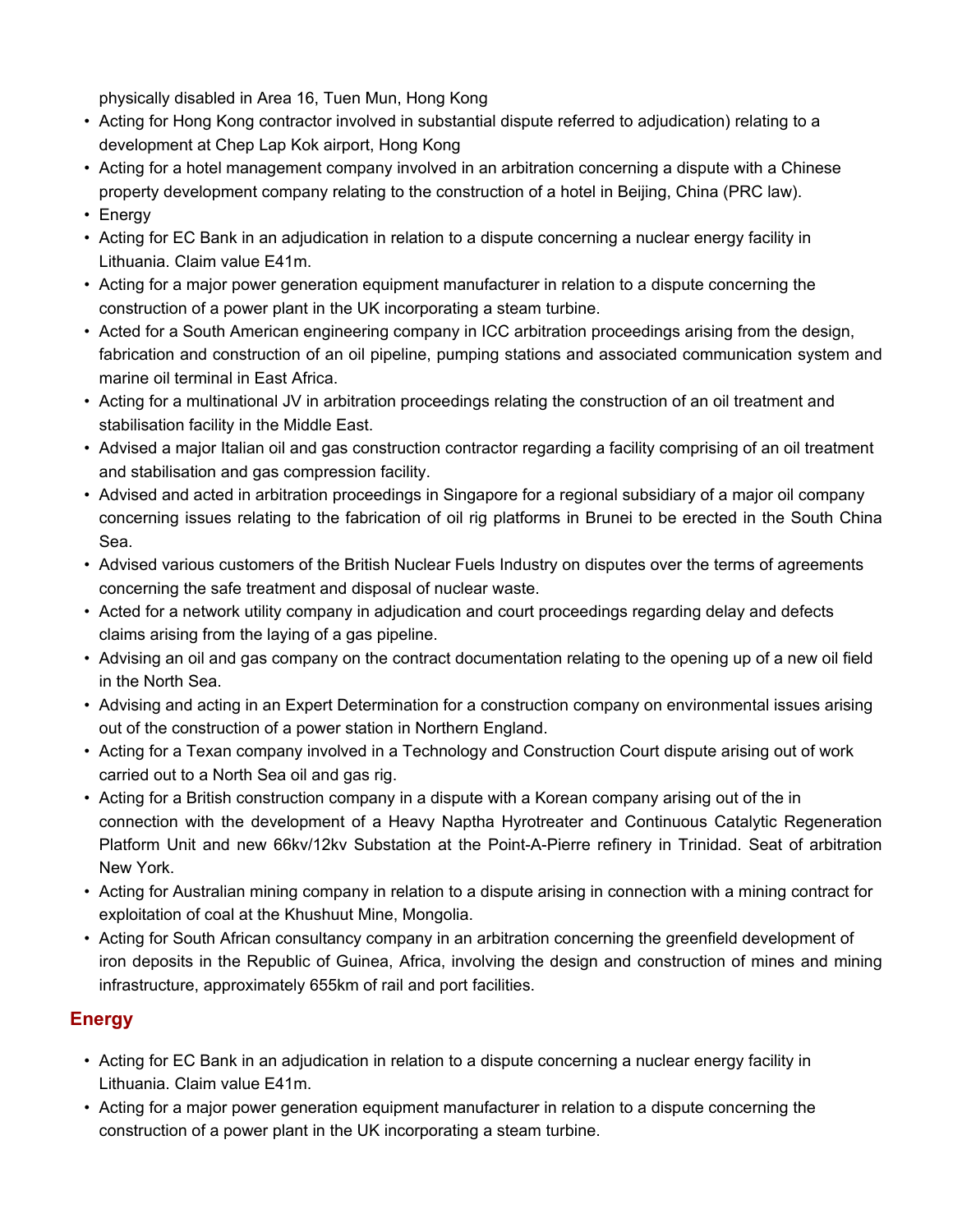- **• Acted for a South American engineering company in ICC arbitration proceedings arising from the design, fabrication and construction of an oil pipeline, pumping stations and associated communication system and marine oil terminal in East Africa.**
- Acting for a multinational JV in arbitration proceedings relating the construction of an oil treatment and **stabilisation facility in the Middle East.**
- Advised a major Italian oil and gas construction contractor regarding a facility comprising of an oil treatment **and stabilisation and gas compression facility.**
- Advised and acted in arbitration proceedings in Singapore for a regional subsidiary of a major oil company concerning issues relating to the fabrication of oil rig platforms in Brunei to be erected in the South China **Sea.**
- Advised various customers of the British Nuclear Fuels Industry on disputes over the terms of agreements **concerning the safe treatment and disposal of nuclear waste.**
- **• Acted for a network utility company in adjudication and court proceedings regarding delay and defects claims arising from the laying of a gas pipeline.**
- Advising an oil and gas company on the contract documentation relating to the opening up of a new oil field **in the North Sea.**
- **• Advising and acting in an Expert Determination for a construction company on environmental issues arising out of the construction of a power station in Northern England.**
- Acting for a Texan company involved in a Technology and Construction Court dispute arising out of work **carried out to a North Sea oil and gas rig.**
- Acting for a British construction company in a dispute with a Korean company arising out of the in **connection with the development of a Heavy Naptha Hyrotreater and Continuous Catalytic Regeneration Platform Unit and new 66kv/12kv Substation at the Point-A-Pierre refinery in Trinidad. Seat of arbitration New York.**
- Acting for Australian mining company in relation to a dispute arising in connection with a mining contract for **exploitation of coal at the Khushuut Mine, Mongolia.**
- **• Acting for South African consultancy company in an arbitration concerning the greenfield development of** iron deposits in the Republic of Guinea, Africa, involving the design and construction of mines and mining **infrastructure, approximately 655km of rail and port facilities.**

# **Professional Negligence**

- Acting for a leading architect's practice which is being sued in the TCC (together with the contractors) for **alleged design/workmanship defects in substantial improvement works carried out to one of the world's most famous and prestigious tennis stadiums (claim value approximately £5m).**
- Advising a UK local authority in relation to claims against its professional team arising out of the **substantially increased cost of constructing a new school in Dorset (contract value £20m+).**
- Arbitration proceedings in Hong Kong concerning the enforceability of an insurance policy issued by a Hong Kong insurer which was intended to indemnify the contractor in respect of injuries to and deaths of its **workmen caused by an explosion in a fabrication yard.**
- **• Acting for a Hong Kong Government Department in arbitration proceedings alleging negligence against its professional advisers in connection with the design and construction of a tunnelling scheme.**
- **• Acting for a Hong Kong Government Department in arbitration proceedings alleging negligence against its professional advisers in connection with the design and construction of a bridge.**

# **Information Technology**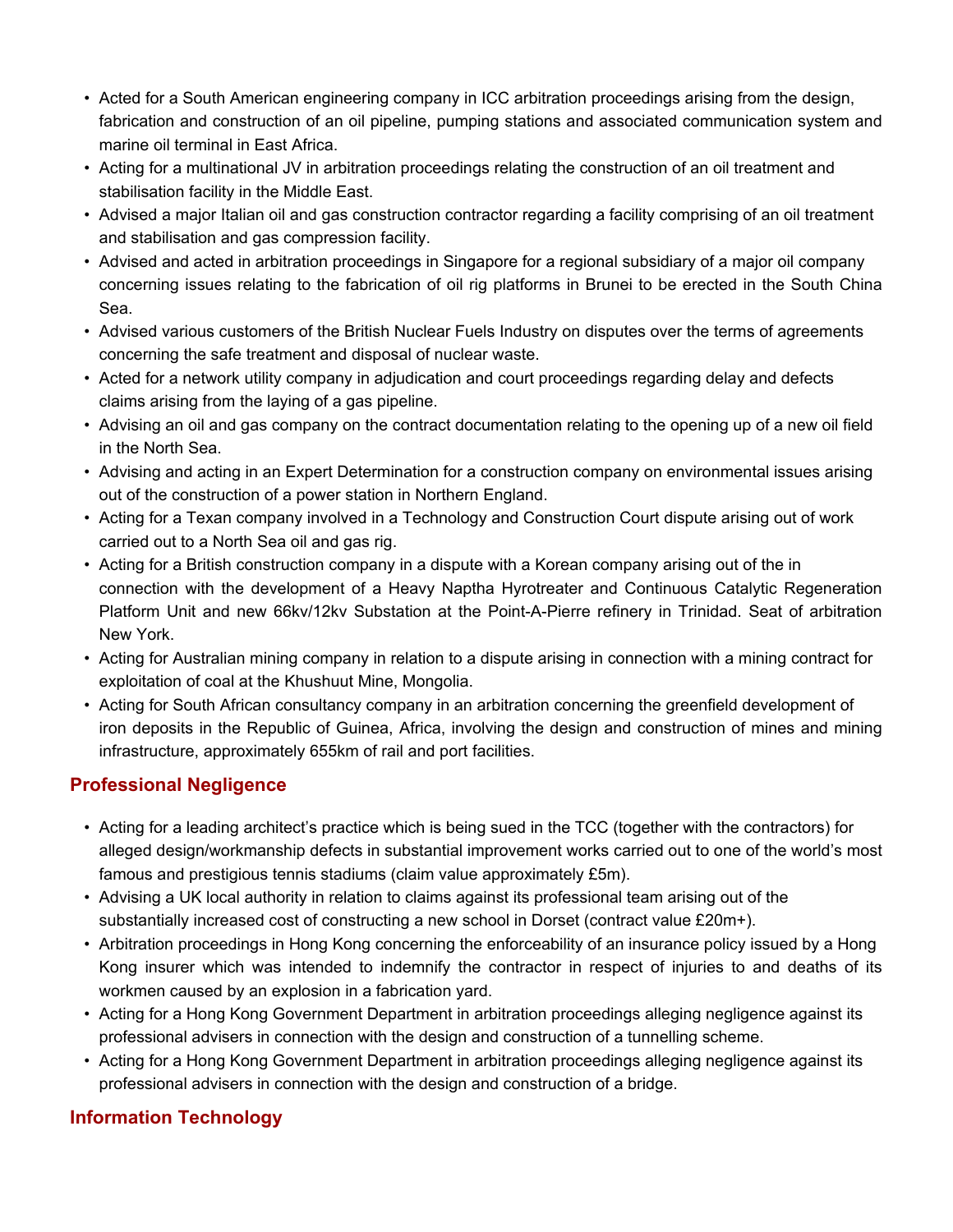- Acted for a technology company in an intellectual property case against a Swiss company relating to the **manufacture worldwide of Ball Grid Array products and Microvias using laser technology for use in electrical products such as mobile telephones.**
- **• Acted for a major Hong Kong based corporation in dispute with Japanese manufacturers of computerised quay cranes for use at the Hong Kong container port.**
- Acted for the Port Authority in Singapore in a dispute arising out of faulty computer technology installed in **bridge cranes supplied by Japanese manufacturers.**
- **• Advising a global management consulting, technology services and outsourcing company in relation to claims relating to time over run on the installation of a unified computer system.**
- **• Advised and acted in arbitration proceedings for an international computer company in relation to the provision of an enhanced computerised ticketing system (the London Oyster Smartcard which was intended to replace the existing magnetic strip type tickets) for London Underground and Buses which was designed, amongst other things, to increase revenues and reduce fraudulent transactions.**

## **Appointments as arbitrator**

- **• Appointed by the International Chamber of Commerce as co-arbitrator on a dispute relating to commercial property in Bahrain.**
- **• Appointed sole arbitrator on a matter relating to a commercial property complex in the Caribbean.**
- **• Appointed sole arbitrator on an engineering dispute in the United Kingdom.**
- **• Appointed sole arbitrator on a dispute between a property developer and contractor concerning a development on Humberside.**
- **• Appointed co-arbitrator (3 man panel) on ICC arbitration concerning construction dispute in Qatar [place of arbitration Doha, Qatar]. Qatar Law.**
- **• Appointment as sole arbitrator on a dispute between a construction company and the Hong Kong Government [place of arbitration Hong Kong].**

## **Appointments as adjudicator and mediator**

- **• Acting as adjudicator in a dispute between a railway service provider and engineering professional arising out of a contract for civil works and signalling installation, signalling design, E&P testing and commissioning in the SE of England (claim value approximately £30m).**
- Acting as mediator in a dispute between a leading retail DIY store and a paint supplier in relation to breach **of a vendor supply agreement. Claim value approx £10m.**
- **• Acted as adjudicator on two adjudications relating to target price mechanisms.**
- Acted as adjudicator on a £35 million commercial development dispute relating to damages for defects and **delay.**
- Acted as mediator on a dispute relating to the construction of a shopping centre in the North of England.

# **Selected Reported Cases**

- **• Maersk Oil UK Ltd (formerly Kerr-McGee (UK) Plc v Dresser-Rand (UK) Ltd [2007] EWHC 752 (TCC)**
- **• Multiplex Constructions (UK) Ltd v Honeywell Control Systems Ltd [2007] BLR 167 TCC**
- **• Safeway Stores v Interserve [2005] All ER (D) 07 TCC**
- **• Hong Kong Arbitration Award [2005] Con LJ Vol. 21 No. 4 321**

## **Seminars**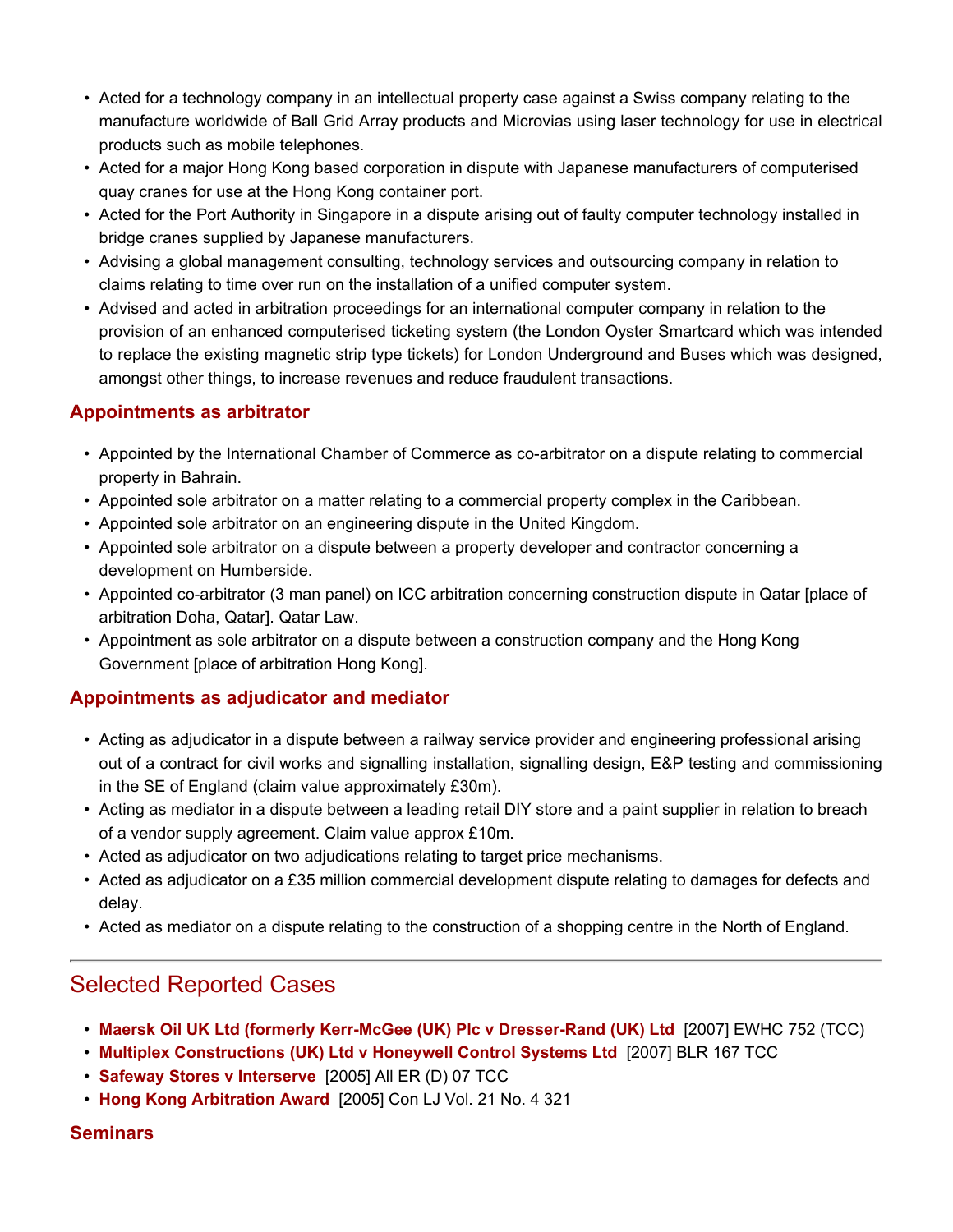- **• Society Construction Law Hong Kong Half Day Workshop - Adjudication: Practice, pitfalls and issues (2015)**
- **• Deacons, solicitors, client seminar - "What is really required from an expert witness" (2015)**
- **• Hong Kong Mediation Council (Jan 2014) - Mediation advocacy**
- **• Academy of Experts, Hong Kong (March 2014) - 'Hot-tubbing' of expert witness**
- Hong Kong Government Department of Justice "Expert witness immunity, or lack of it, after Jones v Kaney" **(2013)**
- **• Construction Mediation interest Group of the Hong Kong (2013)**
- **• Mediation Counsel – Mediation panel session 2013**
- **• "The Role of the expert witness, a QC's perspective – Society of Construction Law Hong Kong 2013**
- **• Keating Chambers Hong Kong Seminar – "NEC 3: Knotty Problems and Practical Guidance" [Chairman]**
- Chartered Institute of Arbitrators (South East Asia Branch, Hong Kong) The decisions in Jones v Kaney **(2011)**
- **• Hong Kong Society of Construction Law - The End of Expert Immunity (2011)**
- An Introduction to Hong Kong Arbitration Law and Practice. Hong Kong Department of Justice (July 2010)
- **• "The Assessment of Damages by Experts" – The Academy of Experts, London (March 2009)**
- **• "The Local Democracy, Economic Development & Construction Bill – Cambridge Forum for the Construction Industry (2009)**
- **• "The new JCT suite of contracts" – various venues in the UK during 2006**
- **• "Global Claims" – Society of Construction Law. Hong Kong (August 2006)**
- **• "The New Engineering Contract: A Progress Report" - Society of Construction Law, Hong Kong (Oct 2006)**

# **Publications**

- **• Contributor, Keating on Construction Contracts - Ninth Edition Editors: The Hon Sir Vivian Ramsey and Stephen Furst QC 29 February 2012 (plus Supplement Summer 2013).**
- **• TECBAR - Jones vs Kaney: The end of expert immunity Philip Boulding QC TECBAR Review - Autumn Issue 2011**
- Asian Dispute Review (October 2011) The Immunity of Expert Witnesses and the Impact of Jones v Kaney
- **• Consultant Editor to the Construction Law Reports.**
- **• Contributor, Keating on Construction Contracts - Eighth Edition Editors: The Hon Sir Vivian Ramsey & Stephen Furst QC 13 October 2006.**

# **Education and Professional Career**

**B.A. (Law) (1st Class Honours) Downing College, Cambridge University Elected to title of Scholar of Downing College Harris Scholar, Downing College Pilley Scholar Rebecca Flowers Squire Scholar, Awarded by the Cambridge University Law Faculty Senior Harris Scholar, Downing College Postgraduate LL.M., Cambridge University Gray's Inn Holker Entrance Award**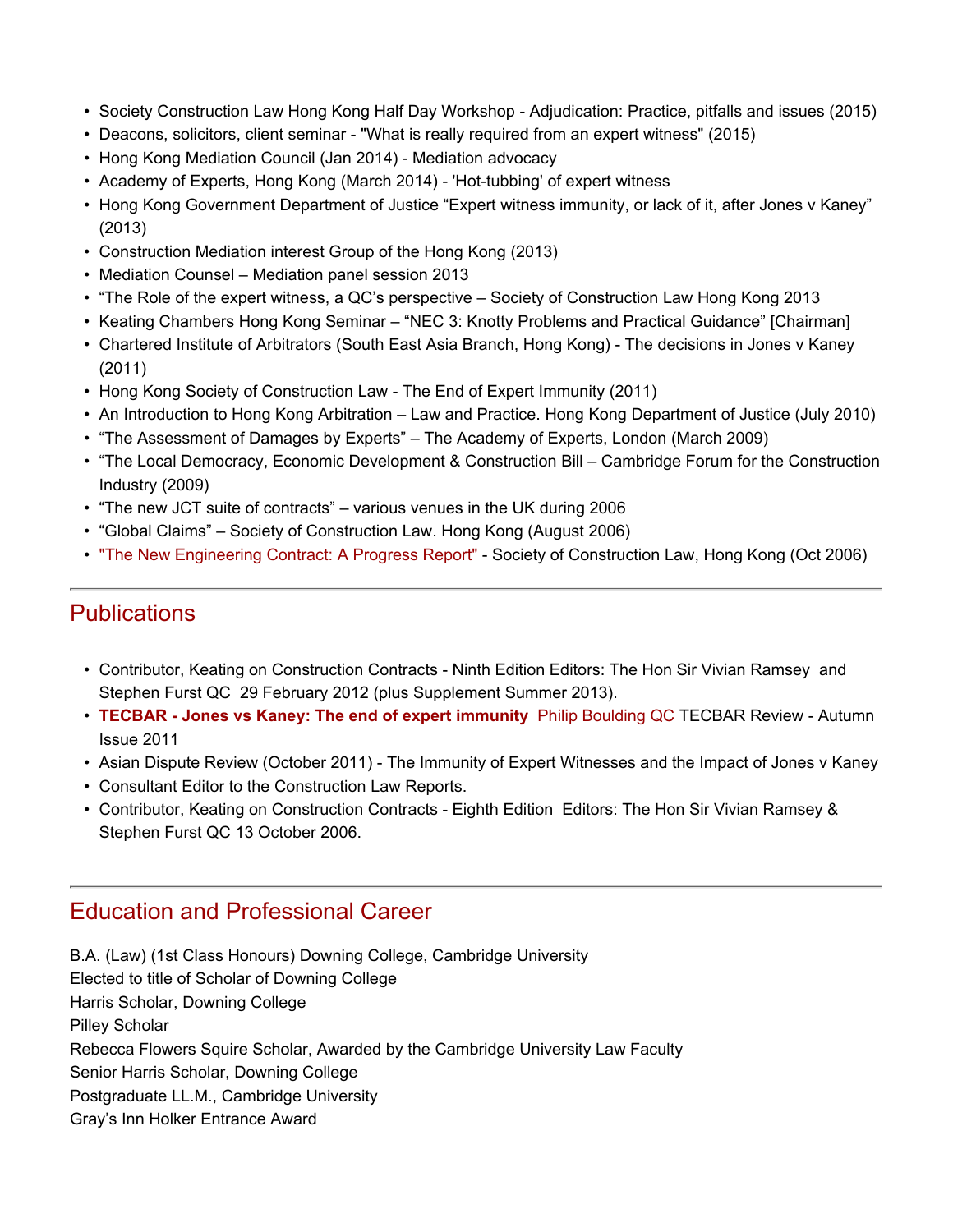**Gray's Inn Senior Holker Award MA, Cambridge University Called to the Bar (Gray's Inn) Keating Chambers Committee Member of the Official Referees' Bar Association (now Technology and Construction Bar Association) Queen's Counsel Called to Hong Kong Bar (first of many ad hoc calls) Chairman, Keating Chambers Pupillage Committee Elected Bencher of Gray's Inn TECBAR Accredited Adjudicator Public Access Training Gray's Inn Continuing Education Committee Consultant Editor of the Construction Law Reports Contributor to Keating on Construction Contracts Committee Member of Technology and Construction Bar Association Appointed Hong Kong International Arbitration Centre Panel of Arbitrators Approved Mediator, Kuala Lumpur Regional Centre for Arbitration Approved Arbitrator, Kuala Lumpur Regional Centre for Arbitration** 

## **Membership**

**Rights of audience: Dubai International Finance Centre Court (DIFC) Commercial Bar Association (COMBAR) Technology and Construction Bar Association (TECBAR)**

# **Other Information**

| Cambridge Rugby 'Blue'.                 |
|-----------------------------------------|
| Member of Cambridge University Hawks    |
| Club Committee.                         |
| Hon. Sec. of Cambridge, University      |
| R.U.F.C.                                |
| England U-23 XV.                        |
| Bedford R.U.F.C. 1st XV.                |
| President, Cambridge University Amateur |
| Boxing Club.                            |
| Vice-President C.U.A.B.C.               |
| Governor of Hills Road Sixth Form       |
| College, Cambridge                      |
| Senior President, Downing College       |
| 'Griffins'                              |
|                                         |